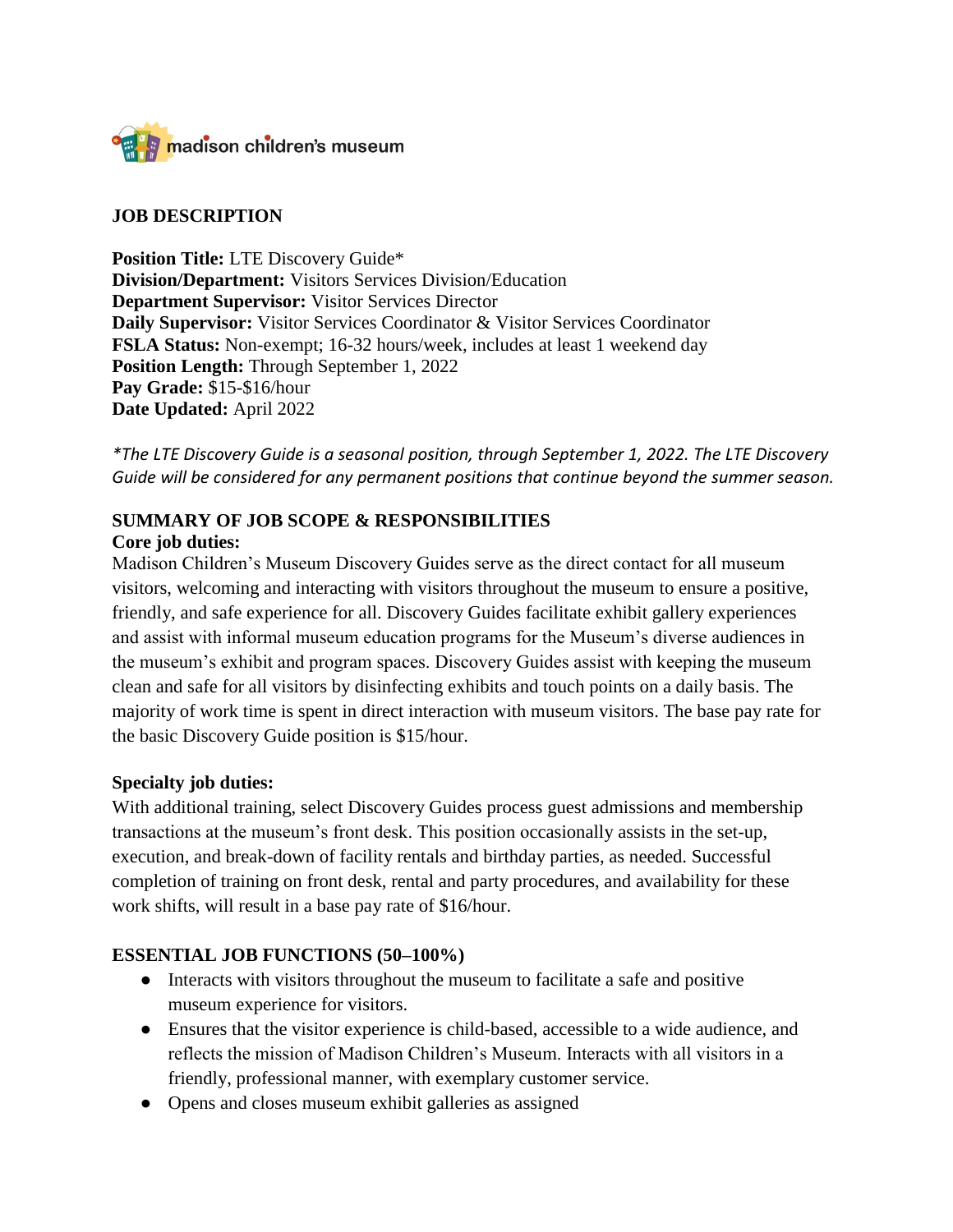- Works in concert with Education Managers and Visitor Services Supervisors, volunteers and interns to ensure a smooth flow of all activities within the museum.
- Maintains a current knowledge of museum operations and events, and the surrounding area.
- Assists with program activities and group tour orientations as needed.
- Maintains order in exhibit galleries and program spaces.
- Assists with daily cleaning and maintenance of exhibit and program spaces.
- Assists with after-hours events, outreach programs, and marketing/development events as assigned
- Participates in museum staff meetings and project planning as assigned.

## **SPECIALTY JOB FUNCTIONS (0–50%) Processes admissions at the front desk**

- Greets visitors, explains museum rules, and answers visitor questions.
- Promotes and sells memberships at the front desk
- Operates cash register in accordance with proper cash handling procedures.
- Answers phone calls directed to the front desk.
- **Prepares and assists with birthday parties**
- Prepares celebrations room and materials for party before family arrives
- Leads program activities independently and working with parents.
- Serves as day-of liaison for coordinating catered birthday party food, cake and beverages
- Prepares and assists with facility rentals
- Assists with equipment and event set-up, event staffing, and cleanup.
- Role requires long periods of standing and the availability to work weeknight and weekend evenings, 4 p.m.-1 a.m.

Performs Other Duties as assigned

- Assists with visitor traffic control
- Assists with visitor amenity programs
- Assists with data entry tasks and mailings.
- Obtains First Aid/CPR certification and administers as required
- Other tasks as assigned

# **JOB QUALIFICATIONS**

- Necessary Education or Work Experience
- High school diploma or equivalent, or working towards diploma or equivalent
- Experience working with children ages 2–8 in child care, classroom, or informal education settings.
- Experience working with at-risk and special needs audiences.

# **REQUIRED KNOWLEDGE AND SKILLS**